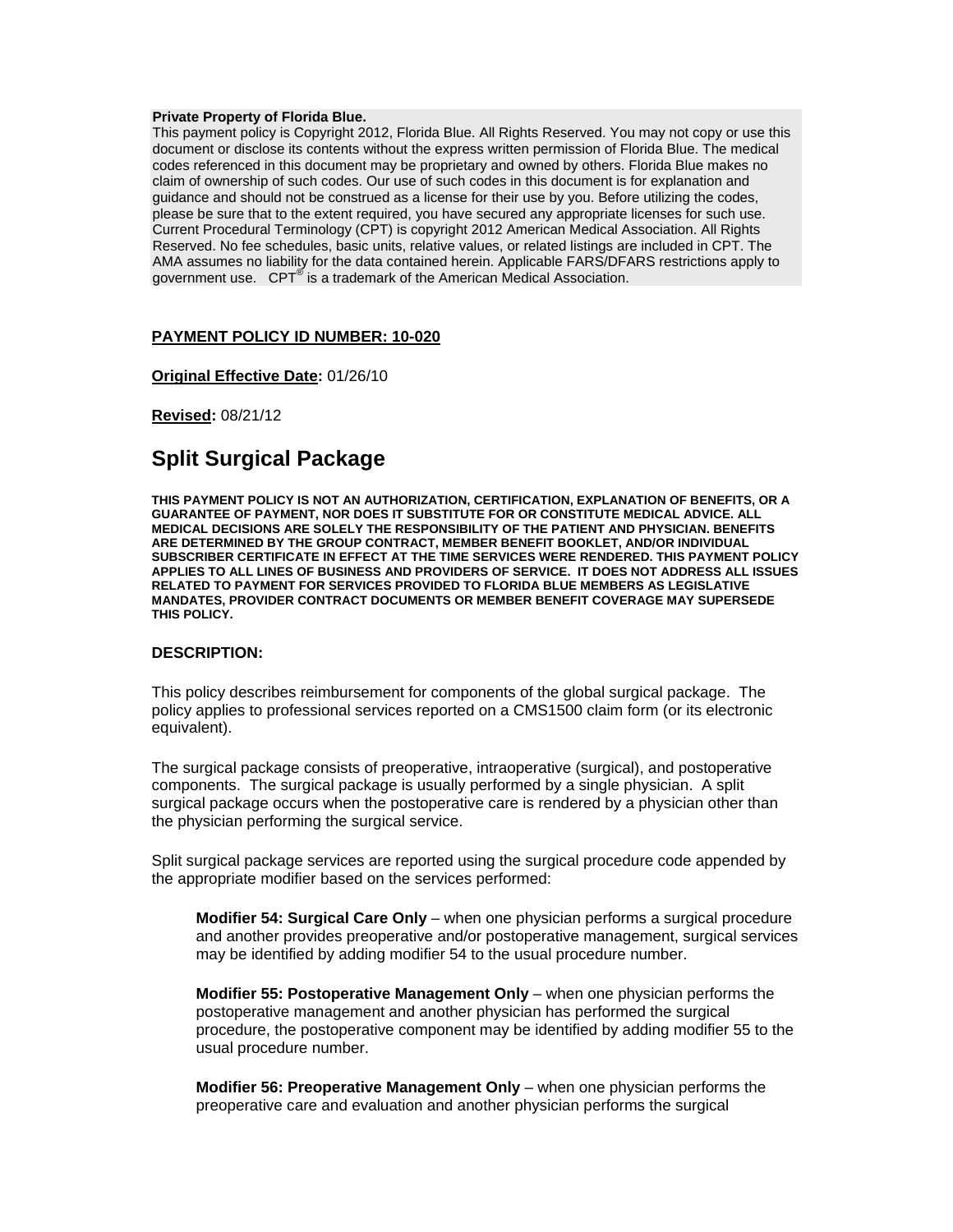procedure, the preoperative component may be identified by adding modifier 56 to the usual procedure number.

## **REIMBURSEMENT INFORMATION:**

Florida Blue considers the surgical care rendered by a physician or other health care professional to include preoperative management. Accordingly, in split surgical package situations, the pre-operative and surgical care portions of the surgical package are combined by Florida Blue in the reimbursement of surgical codes appended with modifier 54. Preoperative care is not reimbursed separately. Postoperative care management may be reimbursed separately when a physician or other health care professional who is not within the same group practice as the operating physician provides the postoperative care as denoted by submission of the surgical code appended with modifier 55.

Split surgical package situations will be reimbursed not to exceed 100% of the total global surgical allowable amount, and are reimbursable at the percentages indicated as follows:

| Modifier | <b>Modifier Description</b>                             | Percentage |
|----------|---------------------------------------------------------|------------|
|          | Surgical care only (includes pre-operative and surgical |            |
| 54       | care management)                                        | 70%        |
| 55       | Postoperative management only                           | 30%        |
| 56       | Preoperative management only                            | 0%         |

# **BILLING/CODING INFORMATION:**

Services that include only a component of a global surgical service should be submitted with the appropriate surgical code and amended with the appropriate modifier to indicate a split surgical package. Only those surgeries that include post operative follow up days as part of the global surgical package are included in this payment policy.

# **HCPCS Coding/Modifiers:**

| 54 Surgical care only (includes pre-operative and surgical care management) |
|-----------------------------------------------------------------------------|
| 55 Postoperative management only                                            |
| 56 Preoperative management only                                             |

# **RELATED MEDICAL COVERAGE GUIDELINES OR PAYMENT POLICIES:**

Global Surgery Policy

## **REFERENCES:**

1. American Medical Association, Current Procedural Terminology ( CPT ® ) , Professional **Edition** 

# **COMMITTEE APPROVAL:**

This Payment Policy was approved by the Florida Blue Payment Policy Committee on 01/26/10.

## **GUIDELINE UPDATE INFORMATION:**